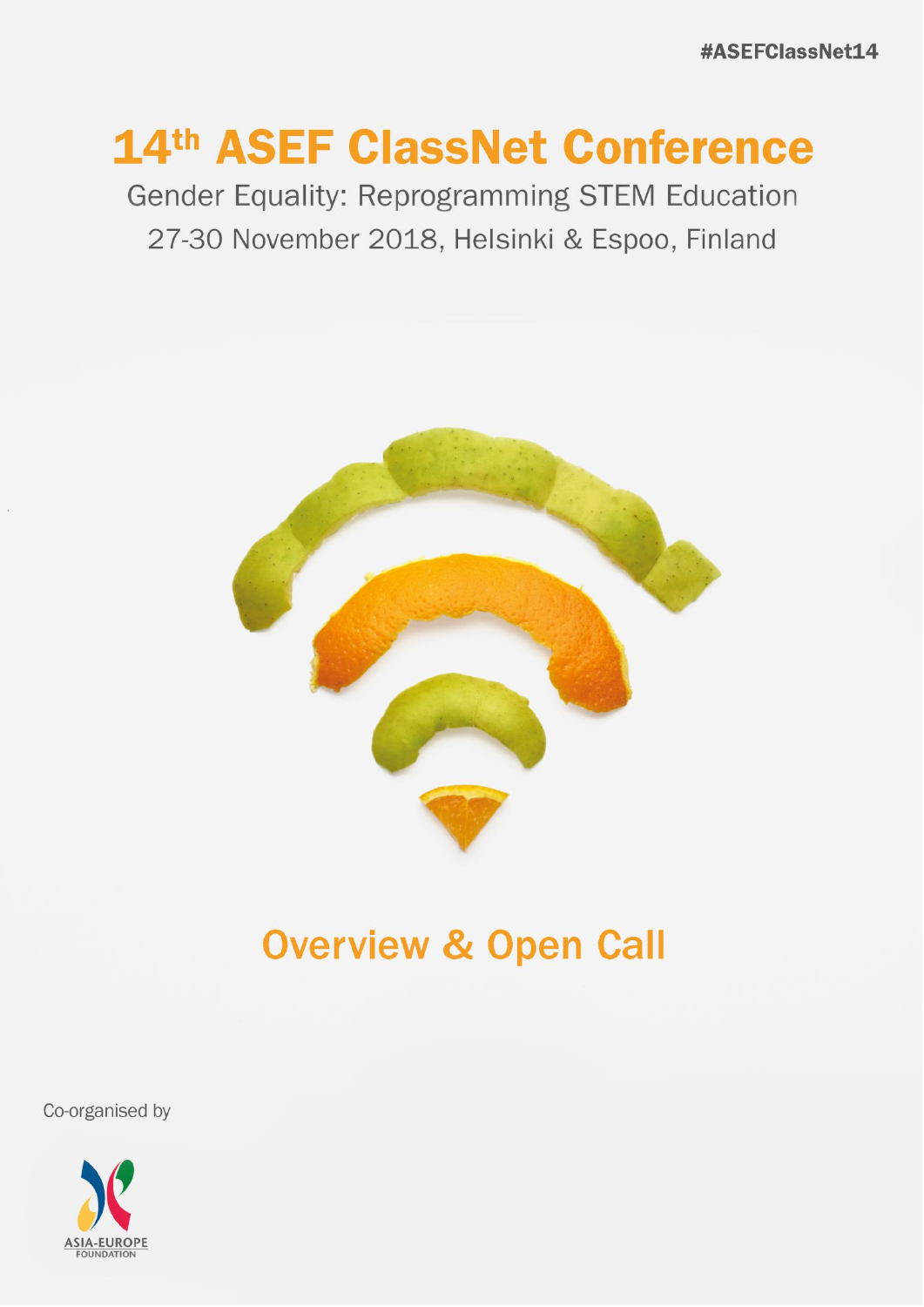#### WHAT IS #ASEF CLASSNET?

Launched in 1998, the ASEF Classroom Network (ASEF ClassNet) fosters collaborations among secondary and high school teachers and students in Asia and Europe while harnessing the potential and opportunities of technology for education.

To-date, more than 1,300 teachers from 45 ASEM Partner countries have joined the ASEF Classroom Network. In addition, more than 31,000 students have been engaged in over 350 school-to-school collaborations since 2001.

ASEF ClassNet comprises three activities:

- 1. [Annual ASEF ClassNet Conferences](http://www.asef.org/projects/themes/education/4120-14th-asef-classroom-network-conference-asefclassnet14-) for teachers to share experiences, network and to enhance their professional skills
- 2. ASEF ClassNet School Collaborations jointly developed and run by Asian and European schools on-site and online to facilitate and promote intercultural exchanges between teachers and students
- 3. ASEF ClassNet Website to connect schools and teachers through one online platform

WHAT IS #ASEFCLASSNET14?

The 14th ASEF ClassNet Conference will take place from 27-30 November 2018 in Helsinki & Espoo, Finland, a country with a world-famous progressive and innovative education system. The Conference will focus on the theme *"Gender Equality Reprogramming STEM Education"* and bring together about 100 secondary, vocational and high school teachers and educators from up to [51 Asian and European countries](https://www.aseminfoboard.org/about/partners) to explore and share good practices in the field of gender equality and STEM education, as well as its possible impact on the society. Core areas that will be addressed through a gender lense are: curriculum and pedagogy; institutional and national policies; role models in STEM and education. Participants will also have the opportunity to tie up with their peers to identify and plan future ASEF ClassNet School Collaborations.

#### PROGRAMME **HIGHLIGHTS**

The programme is built on 3 elements:

- 1. Research & Enrichment Expert talks and panel discussions on gender equality within education featuring teachers, educators, school leaders, policy makers and researchers, to gain knowledge about the most up-to-date trends
- 2. Training & Networking Practical workshops and trainings from practitioners to place participants

### **APPLY NOW**

## #FASTFACTS

#### CLOSING DATE

Tuesday, 9 October 2018 01:00 GMT

#### WHEN & WHERE?

27-30 November 2018 Helsinki & Espoo, Finland

#### FOR WHOM?

Citizen of any of the [51 Asia-](https://www.aseminfoboard.org/about/partners)[Europe Meeting \(ASEM\) partner](https://www.aseminfoboard.org/about/partners)  [countries](https://www.aseminfoboard.org/about/partners)

A secondary, vocational or high school teacher or educator, preferably in a STEM subject or with a focus on gender equality

Proficient English skills (oral and written)

Solid knowledge in STEM related topics and/or gender equality matters in education

Keen interest in intercultural exchanges, expansion of networks and school cooperation across Asia and Europe

#### **SELECTION**

Participants are selected through an Open Call for Application. The Open Call and screening process will ensure a non-discriminative approach assuring a balanced geographic representation, gender balance and fair access to the opportunity for all.